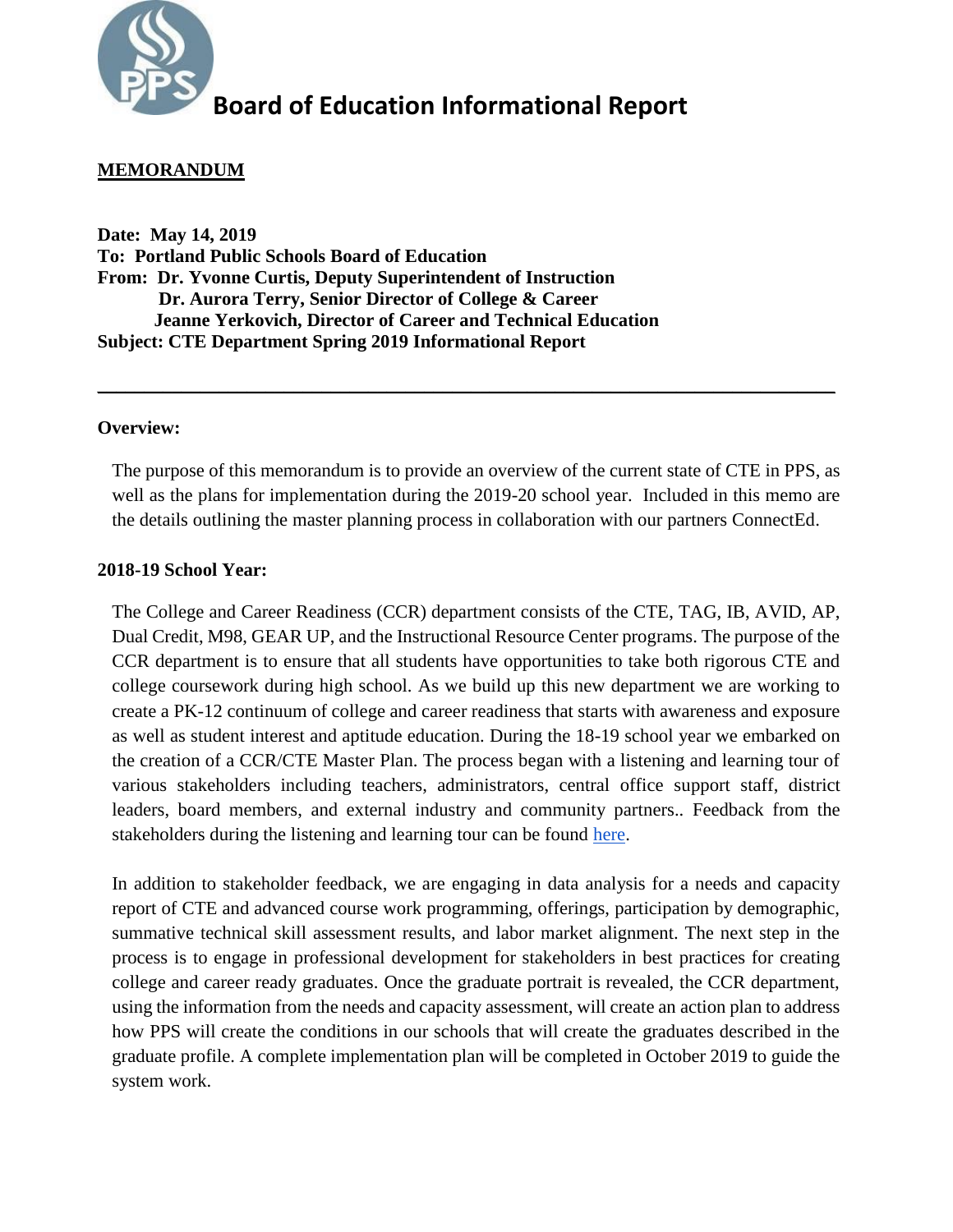

### **Career & Technical Education (CTE):**

PPS currently has 65 high school CTE programs representing 15 programs of study aligned to National Career Cluster framework**.** In 2013-14, there were a total of 19 CTE Programs of Study in 6 high schools. Since then, significant investment in CTE has increased the number of careerfocused learning opportunities available to students to 65 CTE Programs of Study, and programming on every high school campus with Jefferson students accessing CTE through Portland Community College. . Since 2012, Students who complete just one credit in CTE graduated at an average rate of 88%. For the class of 2017-18, the CTE graduation rate increased to 98.6% (includes modified diploma students). Additional data can be found on our newsletter [here.](https://sites.google.com/apps4pps.net/otl-newsletter/newsletter-archives/february-2019/CTE)

| <b>Data Point</b>             | 2016-17 | 2017-18 | <b>Trend</b>                 |
|-------------------------------|---------|---------|------------------------------|
| # of students enrolled in CTE | 6533    | 7595    | Increase of 1062<br>students |

Completer (or program completer): For performance measurement and data-reporting purposes, a CTE program completer is a CTE Concentrator who has passed all of the required courses in a state-approved CTE program. For local purposes, schools/districts may include optional courses or other criteria before they consider a CTE student as having 'completed' a CTE program.

**CTE Participant:** Any secondary student who has earned one-half (.5) or more credits in any technical skill course part of an Oregon state-approved CTE program.

**CTE Concentrator:** Any secondary student who has earned one (1) or more credits in an Oregon state-approved CTE program, of which at least one-half (.5) credit is designated as a required course

**CTE Completer:** A secondary student who has passed the required courses in an Oregon state-approved CTE program, earned two (2) or more credits in the program, and taken the Technical Skills Assessment.

### **Goals of the Master Plan Year One Process:**

- 1. Develop a Master Career and Technical Education (CTE) Plan, including an Implementation Plan, that provides a long-term strategy for making CTE an integral part of high school redesign aiming to prepare all students for lasting success in college, career, and civic life.
- 2. Undertake a Needs and Capacity Assessment, mapping community assets and key challenges with respect to successfully implementing the CTE Master Plan.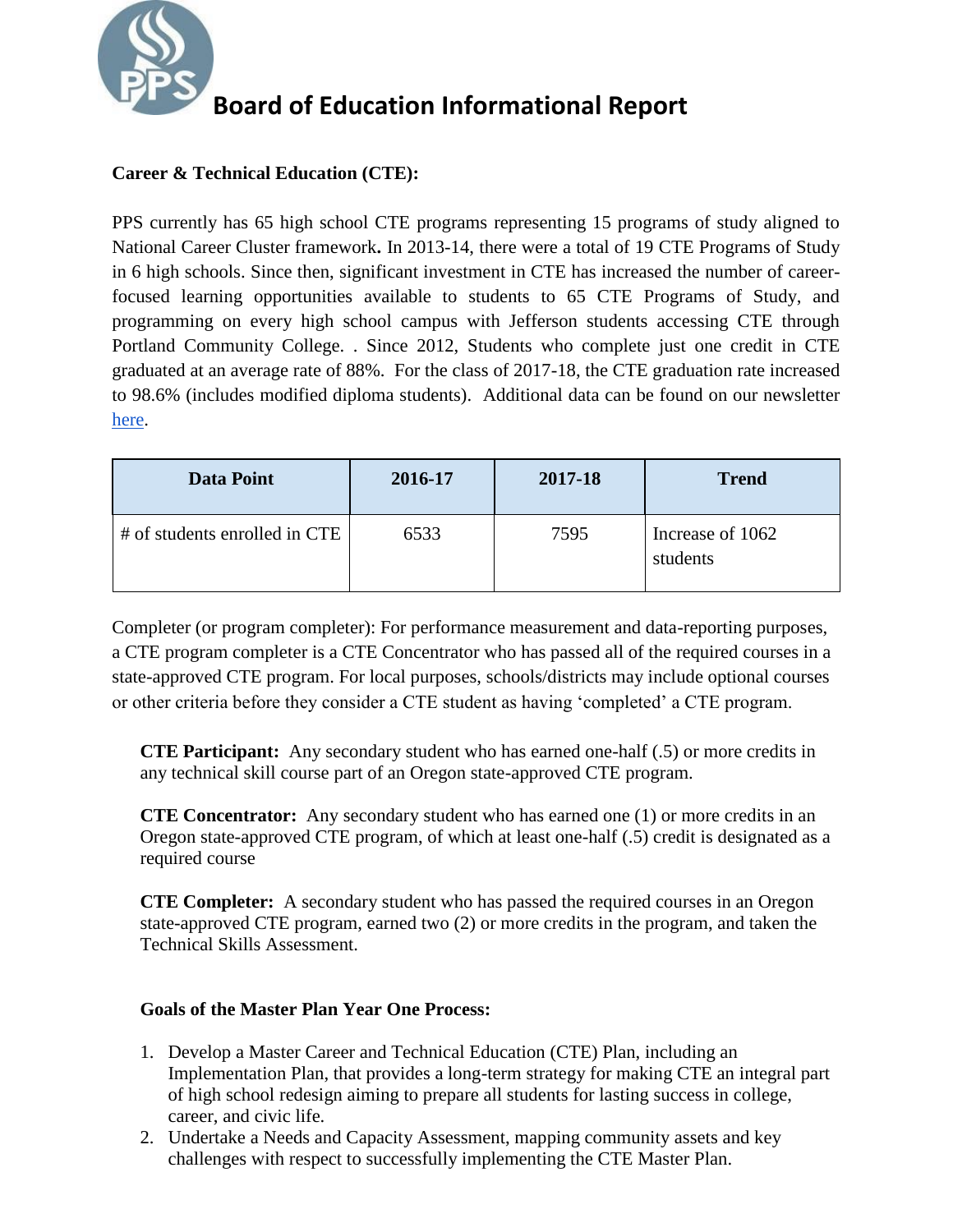

- 3. Strengthen capacity of District and School-based leadership to effectively lead and manage the planning, implementation, and refinement of college and career pathways.
- 4. Define key metrics for assessing progress and engaging in processes of continuous improvement.

### **The Timeline for the remaining first year of Master Plan work is as follows:**

- Week of June 10th Proposed first Advisory Group meeting to orient members to the process and next steps
- June  $17<sup>th</sup>$  Summary Reports on data collection and analysis submitted for review to ConnectED
- July or August Proposed second Advisory group meeting to review draft of the master plan and provide input
- September Proposed third Advisory Group meeting to review final draft of the master plan
- October submit Master Plan
- November submit Implementation Plan
- Cohort 1 Pathway Design Institute scheduled to be held sometime between May 1 2019 and April  $30<sup>th</sup> 2020$

### **The following information is being gathered and collected to be included in the summary document for the board:**

| <b>Pathway Data</b>                          | <b>College Data</b>                            |
|----------------------------------------------|------------------------------------------------|
| How many pathways                            | What colleges does the district have existing  |
| How many students in each pathway            | partnerships with? What is the nature of the   |
| How many students at each "level" in the     | partnership?                                   |
| pathways: 1 CTE course, 2 CTE courses, 3 CTE | Are there any local college pathways or        |
| courses, etc.                                | industry aligned programs? If so, in which     |
| Which pathways are located at which          | industries?                                    |
| schools?                                     | How many district students are enrolled        |
| Which industries or themes have the most     | typically at each local college?               |
| students enrolled?                           | What are the college programs and initiatives  |
| What are the demographics of each pathway    | that district students can participate in?     |
| (gender, ses, ela, sped, race/ethnicity)     | Are any pathways currently engaged in dual or  |
| What is the average GPA, course completion   | concurrent enrollment programs with any of the |
| rate. attendance rate in each pathway?       | local colleges?                                |
| In which pathways do students take industry  | How many district students attend local        |
| certification exams? Which exams are taken?  | colleges?                                      |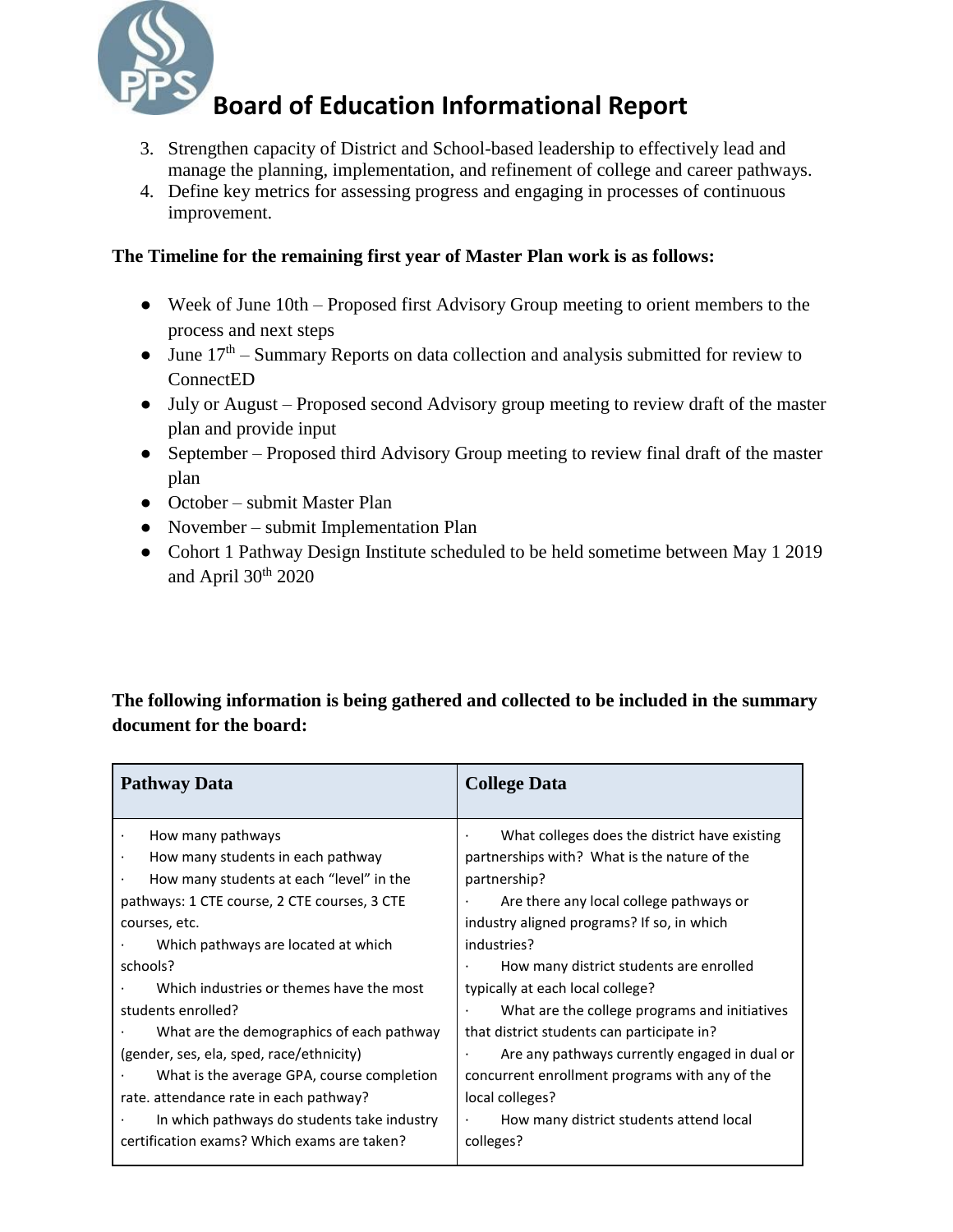

| <b>Industry Data</b>                                                                                                                                                                                                                                                                                                                                                                                                                                                               | <b>Employment Data</b>                                                                                                                                                                                                                                                                                                                                                                                                                                                                                            |  |
|------------------------------------------------------------------------------------------------------------------------------------------------------------------------------------------------------------------------------------------------------------------------------------------------------------------------------------------------------------------------------------------------------------------------------------------------------------------------------------|-------------------------------------------------------------------------------------------------------------------------------------------------------------------------------------------------------------------------------------------------------------------------------------------------------------------------------------------------------------------------------------------------------------------------------------------------------------------------------------------------------------------|--|
| What industries does the district have existing<br>partnerships with? What is the nature of the<br>partnership?<br>What are the key local industries?<br>Which local companies are the largest<br>employers?<br>In each industry theme area do employers<br>recruit locally or search outside of the region? If<br>they tend to search outside of the region, why?<br>How many local employers have a community<br>funding or program initiative? If so, what does it<br>focus on? | What is the average local salary for people<br>with: a high school diploma, industry certification in<br>the trades, an associate degree, a bachelor degree,<br>an advanced degree<br>What is the average unemployment rate for<br>people with: a high school diploma, industry<br>certification in the trades, an associate degree, a<br>bachelor degree, an advanced degree<br>What are the projected job needs over the<br>next 5 years? What are the education levels/skills<br>required for these positions? |  |
| <b>Demographic Data</b>                                                                                                                                                                                                                                                                                                                                                                                                                                                            | <b>Regional Map Data</b>                                                                                                                                                                                                                                                                                                                                                                                                                                                                                          |  |
| How many school age children?<br>How many students are in each high school<br>neighborhood?<br>What are the SES, race/ethnicity numbers?<br>What is the district enrollment? How many<br>students attend each high school?                                                                                                                                                                                                                                                         | Map of the surrounding areas for each school<br>$\bullet$<br>Nearby industries identified on the map<br>$\bullet$<br>Nearby colleges identified on the map<br>$\bullet$<br>Distance from Benson outlined on map                                                                                                                                                                                                                                                                                                   |  |

### **CTE FUNDING SOURCES**

### **CARL PERKINS GRANT**

The Carl D. Perkins Career and Technical Education Act of 2006 (Perkins IV) is a principal source of federal funding to states for the improvement, enhancement, and expansion of secondary and postsecondary career and technical education programs across the nation. Federal Perkins grants are awarded to states by formula. Oregon awards funds to school districts and consortia through a formula based upon census poverty data.

|  |  |  |  | 2018-19 Perkins Grant - Budget submitted to the Oregon Department of Education |
|--|--|--|--|--------------------------------------------------------------------------------|

| <b>Perkins Elements</b> | <b>Item</b>                                                  | Amount     |
|-------------------------|--------------------------------------------------------------|------------|
| Standards & Content     | - Equipment/Resources<br>- Technology- (hardware & software) | 230,024.51 |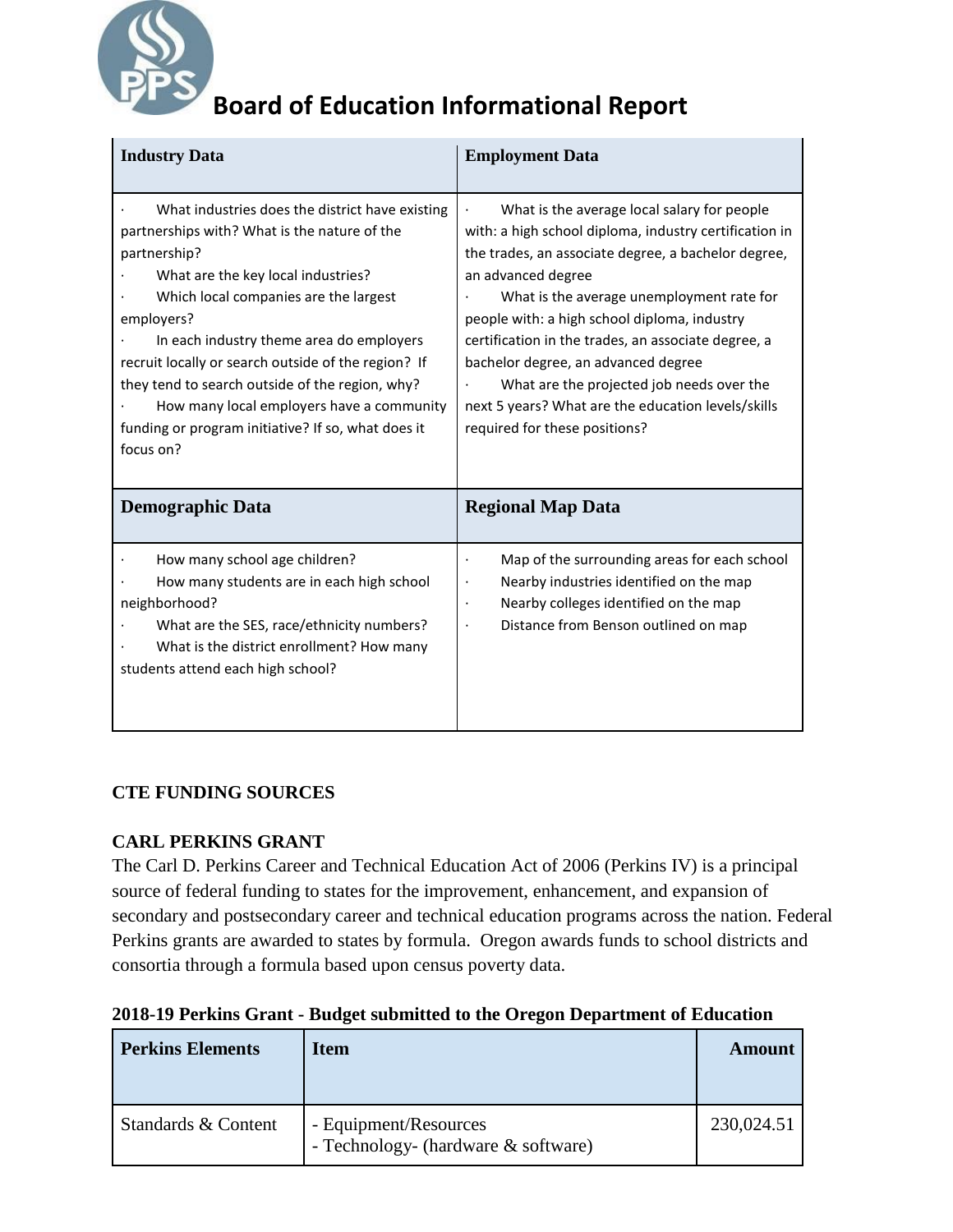

| Alignment and<br>Articulation             | Contract for required alignment and supports to<br>community college CTE programs                 | 11,000.00  |
|-------------------------------------------|---------------------------------------------------------------------------------------------------|------------|
| Accountability and<br>Evaluation          | Contract and supports for Technical Skills<br>Assessments                                         | 12,000.00  |
| <b>Student Support</b><br><b>Services</b> | Student focused career learning activities                                                        | 50,866.00  |
| Professional<br>Development               | Staff professional development industry visits,<br>workshops, conferences, curriculum development | 115,380.49 |
| <b>Indirect Costs</b>                     |                                                                                                   | 22,066.00  |
| Total                                     |                                                                                                   | 441,337.00 |

### **OREGON'S SECONDARY CAREER PATHWAYS SPENDING**

Oregon's Secondary Career Pathways Funding was established by the Oregon Legislature through HB 3072 to provide a sustained funding source for Career and Technical Education (CTE). It is intended that the funds allocated through this program will incentivize intensive CTE Programs of Study that lead to high wage and high demand occupations.

The allocations are based on students enrolled in the prior school year who earned three or more credits in an approved CTE Program of Study that leads to a high wage and high demand occupation. Additional funds are allocated for students earning three (3) or more credits if they are also either historically underserved students or have earned an industry-recognized credential. The awards, made to the school district, range from \$2,000 to \$45,000.

| <b>School</b> | <b>Program of Study</b> | <b>Grant Award</b> |
|---------------|-------------------------|--------------------|
| Alliance      | Auto/Transportation     | 2,000.00           |
| Alliance      | Manufacturing           | 2,000.00           |
| Benson        | Engineering             | 2,000.00           |
| Benson        | <b>Computer Science</b> | 4262.57            |
| <b>Benson</b> | Construction            | 13,443.49          |
| Benson        | Architecture            | 7,541.47           |
| <b>Benson</b> | Electrical              | 9,508.81           |

**Pathways Grant Awards 2017-18; funds (available during 2018-19 school year)**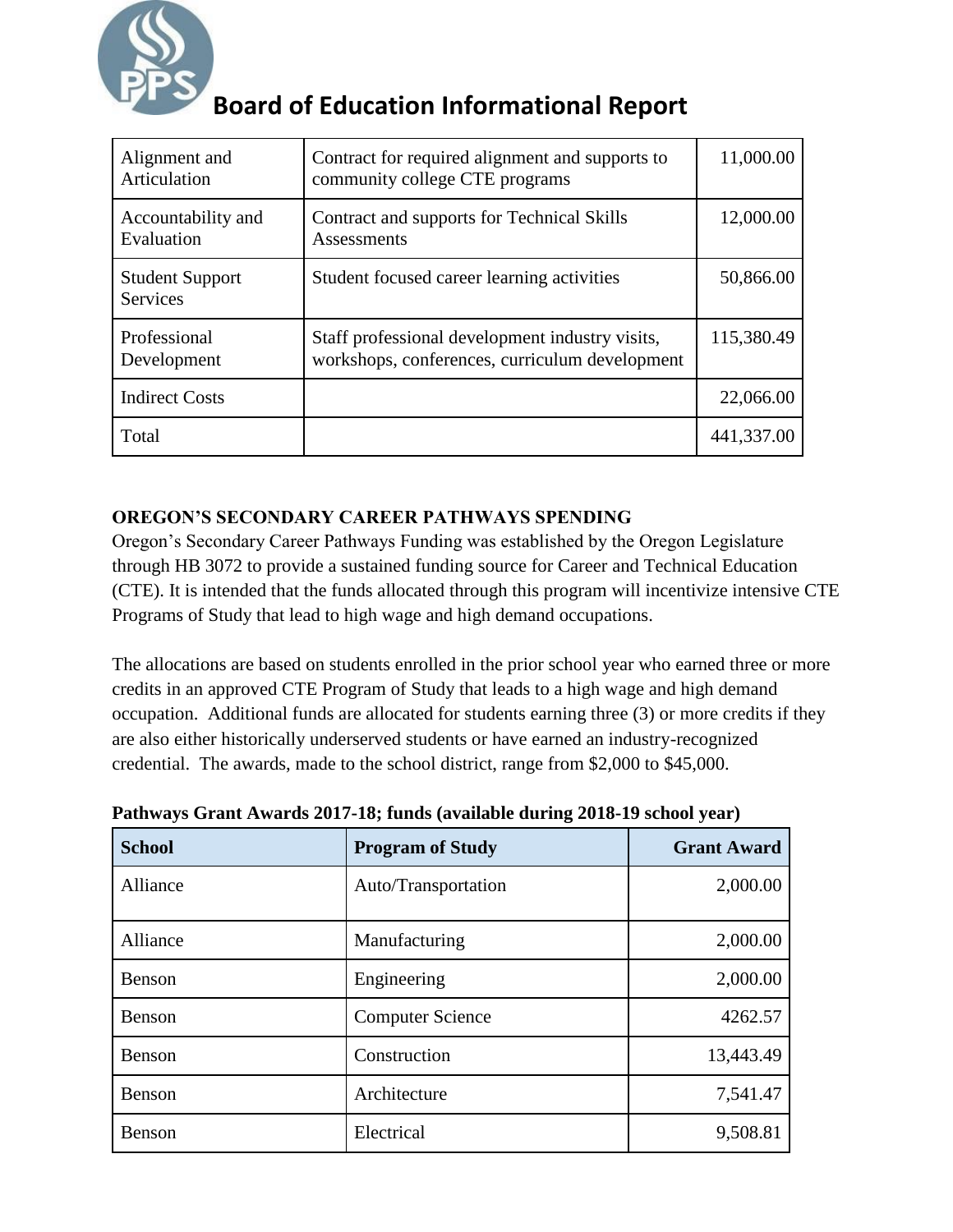

| <b>Benson</b> | Digital Media            | 14,099.27 |
|---------------|--------------------------|-----------|
| <b>Benson</b> | <b>Health Sciences</b>   | 45,00.00  |
| <b>Benson</b> | Manufacturing            | 10,164.59 |
| <b>Benson</b> | Radio                    | 6,885.69  |
| Cleveland     | <b>Computer Science</b>  | 2,951.01  |
| Cleveland     | Digital Media            | 2,000.00  |
| Franklin      | Business & Management    | 12,164.59 |
| Franklin      | <b>Video Production</b>  | 7,541.47  |
| Franklin      | Construction             | 2,000.00  |
| Franklin      | Manufacturing            | 3,278.90  |
| Grant         | <b>Computer Science</b>  | 6,885.69  |
| Grant         | Multi-Media Theater Arts | 2000.00   |
| Grant         | Design & Applied Arts    | 7,869.36  |
| Grant         | Digital Media            | 3.934.68  |
| Grant         | <b>Audio Production</b>  | 2,000.00  |
| Lincoln       | Business & Management    | 2,295.23  |
| Madison       | Sustainable Agriculture  | 2,000.00  |
| Madison       | Engineering              | 3,278.90  |
| Madison       | <b>Computer Science</b>  | 2,000.00  |
| Madison       | Design & Applied Arts    | 2,000.00  |
| Madison       | Digital Media            | 2,000.00  |
| Madison       | <b>Health Sciences</b>   | 17,050.28 |
| Roosevelt     | Engineering              | 2,000.00  |
| Roosevelt     | <b>Computer Science</b>  | 2,000.00  |
| Wilson        | <b>Computer Science</b>  | 14,427.16 |
| Wilson        | Business/Marketing       | 2,623.12  |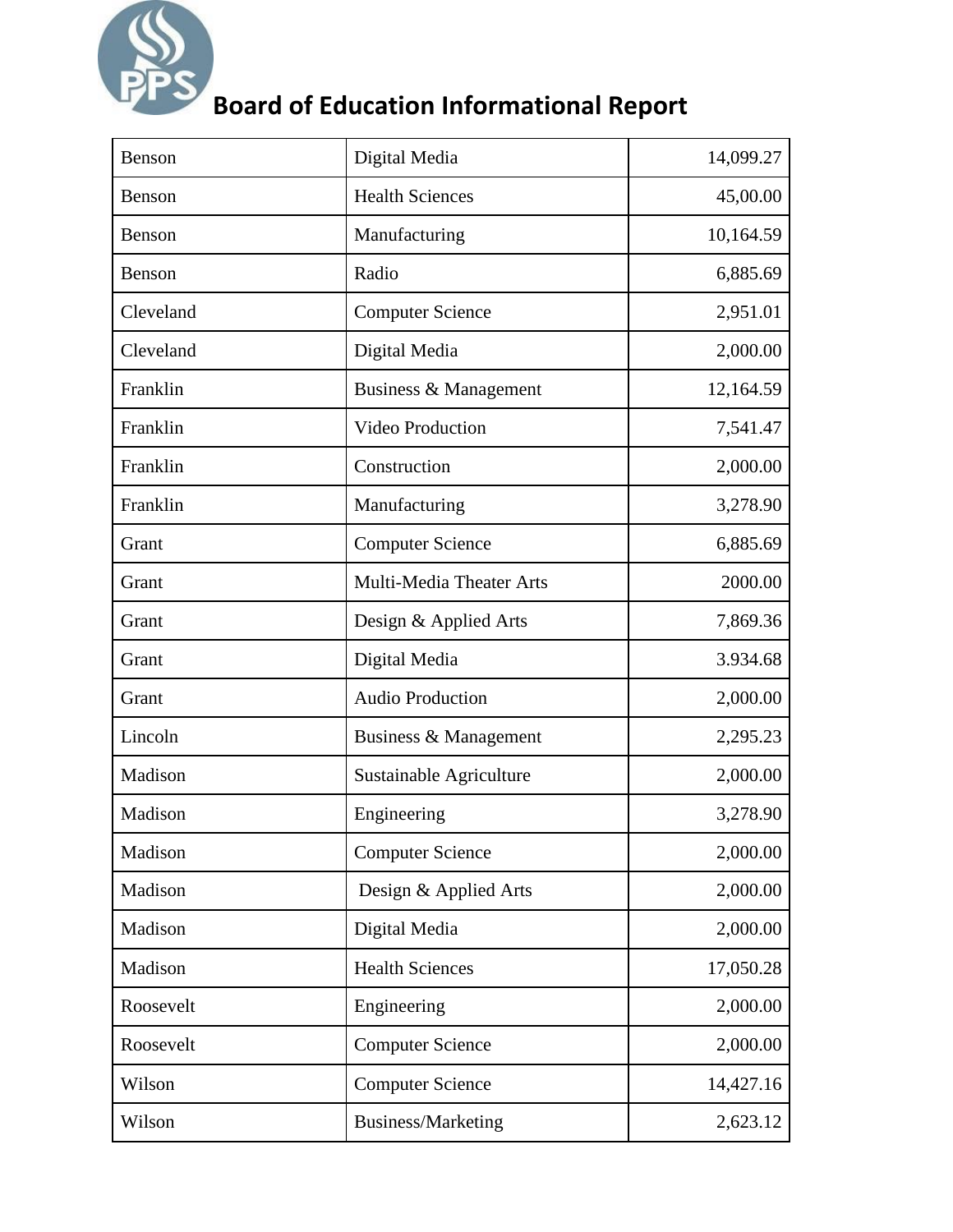

| Central Office | TR.        |
|----------------|------------|
| Total          | 172,271.60 |

### **HIGH SCHOOL SUCCESS (Measure 98) CTE SPENDING**

High School Success funds were initiated by ballot Measure 98 in November 2016. The measure is intended to provide direct funding to school districts to increase high school graduation rates and identifies 3 specific focus areas:

- Establish or expand career and technical education programs in high schools
- Establish or expand college-level educational opportunities for students in high schools
- Establish or expand dropout-prevention strategies in high schools.

Career and Technical Education M98 funds were allocated to schools by equity formula. Additional funds were invested centrally to support additional staff, including a CTE TOSA, professional development, priority investments in non-bond schools, marketing, and a contract with ConnectEd to develop a new CTE 5-year strategic plan.

| <b>School</b>        | <b>Total</b> |
|----------------------|--------------|
| Alliance             | 139,792      |
| Benson               | 384,429      |
| Cleveland            | 196,574      |
| Franklin             | 266,470      |
| Grant                | 292,700      |
| Lincoln              | 152,907      |
| Madison              | 257,751      |
| <b>MLC</b>           | 84,115       |
| Roosevelt            | 196,574      |
| Wilson               | 209,689      |
| <b>Schools Total</b> | 2,181,001    |

### **High School Success (M98) - CTE School Allocations 2017-2019**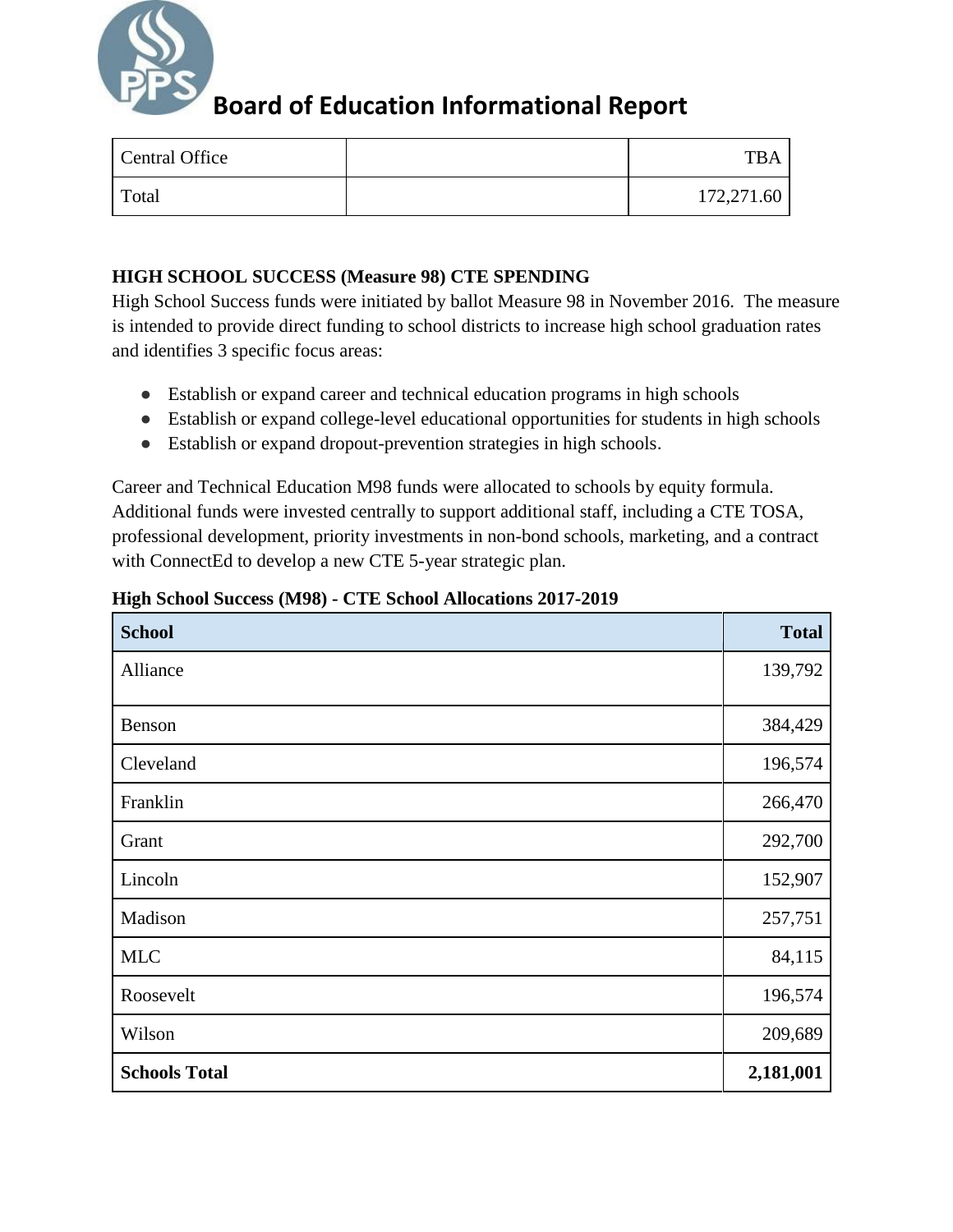

| <b>Central Office</b>                                     | <b>Total</b> |
|-----------------------------------------------------------|--------------|
| <b>Staffing</b>                                           | 218,325      |
| <b>Professional Development</b>                           | 150,000      |
| Additional Investments-first priority on non-bond schools | 250,000      |
| ConnectEd 5-year CTE strategic plan                       | 250,000      |
| Marketing                                                 | 20,000       |
| <b>Central Office Total</b>                               | 888,325      |

| <b>Total M98 CTE Allocations 2017-2019</b> | <b>Total</b> |
|--------------------------------------------|--------------|
| Schools                                    | 2,181,001    |
| <b>Central Office</b>                      | 888,325      |
| <b>Total M98 CTE Allocations 2017-19</b>   | 3,069,326    |

### **2017-18 CTE Performance Measures**

|                           | 1S1<br>Reading<br><b>Attainme</b><br>nt | <b>1S2</b><br>Math<br><b>Attainment</b> | <b>2S1</b><br><b>Technical</b><br><b>Skills</b><br><b>Attainment</b> | <b>3S1</b><br><b>High School</b><br>Completion | 4S1<br><b>High School</b><br><b>Graduation</b><br>4-Year<br><b>Cohort</b> | <b>5S1</b><br><b>Secondary</b><br><b>Placement</b> | <b>6S1</b><br><b>Secondary</b><br><b>Non</b><br><b>Traditiona</b><br>Participati<br>on | <b>6S2</b><br>Secondary<br><b>Non</b><br><b>Traditional</b><br>Completion |
|---------------------------|-----------------------------------------|-----------------------------------------|----------------------------------------------------------------------|------------------------------------------------|---------------------------------------------------------------------------|----------------------------------------------------|----------------------------------------------------------------------------------------|---------------------------------------------------------------------------|
| <b>ODE</b> Goal           | 80%                                     | 45%                                     | 78%                                                                  | 88%                                            | 86%                                                                       | 54%                                                | 32.3%                                                                                  | 21.5%                                                                     |
| <b>PPS</b><br>Performance | 76.6%                                   | 40.4%                                   | 86.4%                                                                | 91.2%                                          | $>95\%$                                                                   | 71.6%                                              | 31.1%                                                                                  | 36.1%                                                                     |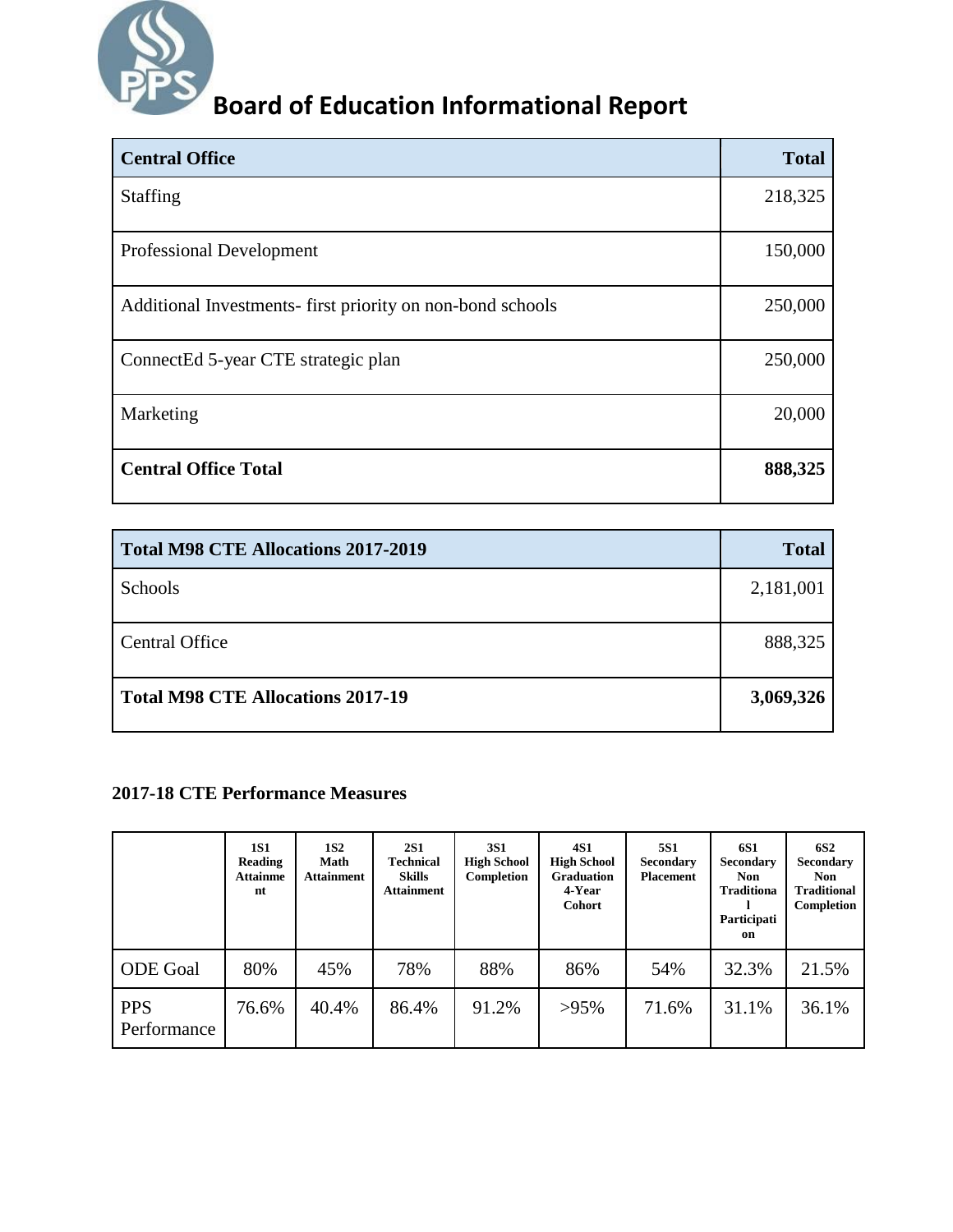

### **Performance Measure Definitions:**

- 1S1 Academic Attainment: Reading CTE concentrators who met the proficient or advanced level on the Oregon assessment of Reading/Language Arts and completed high school.
- 1S2 Academic Attainment: Mathematics CTE concentrators who met the proficient or advanced level on the Oregon assessment of Mathematics and completed high school.
- 3S1 High School Completion CTE concentrators who earned a diploma, GED, or other Oregon-recognized equivalent.
- 4S1 High School Graduation (4 year cohort) CTE concentrators who are part of the four-year cohort of students followed from the fall of their first year in high school to the end of their fourth year in high school in order to determine the percentage of those students who graduate within four years, and who earned a regular diploma, modified diploma or are a post-graduate scholars.
- 5S1 Student Placement CTE concentrators who completed high school and were found in postsecondary education/advanced training, military, or employment during the period between October 1 and December 31.
- 6S1 Nontraditional Participation CTE participants from underrepresented gender groups in who, in the reporting year, participated in CTE programs that lead to employment in fields non-traditional for their gender.
- 6S2 Nontraditional Completion CTE concentrators from underrepresented gender groups who complete a program in that leads to employment in fields non-traditional for their gender, and completed high school.

| <b>Program Enhancement Opportunities</b>        |                         |                                |  |  |  |
|-------------------------------------------------|-------------------------|--------------------------------|--|--|--|
| Partnerships                                    | <b>Engaged Learning</b> | Coherent<br>Curriculum         |  |  |  |
| <b>CTE</b> Specific Professional<br>Development | Career Development      | Education for<br>Employability |  |  |  |
| Rigorous Integrated<br>Content                  | Credentials             | Continuous<br>Improvement      |  |  |  |
| Access & Equity                                 | Facilities & Equipment  |                                |  |  |  |

### **Program Enhancement Opportunities**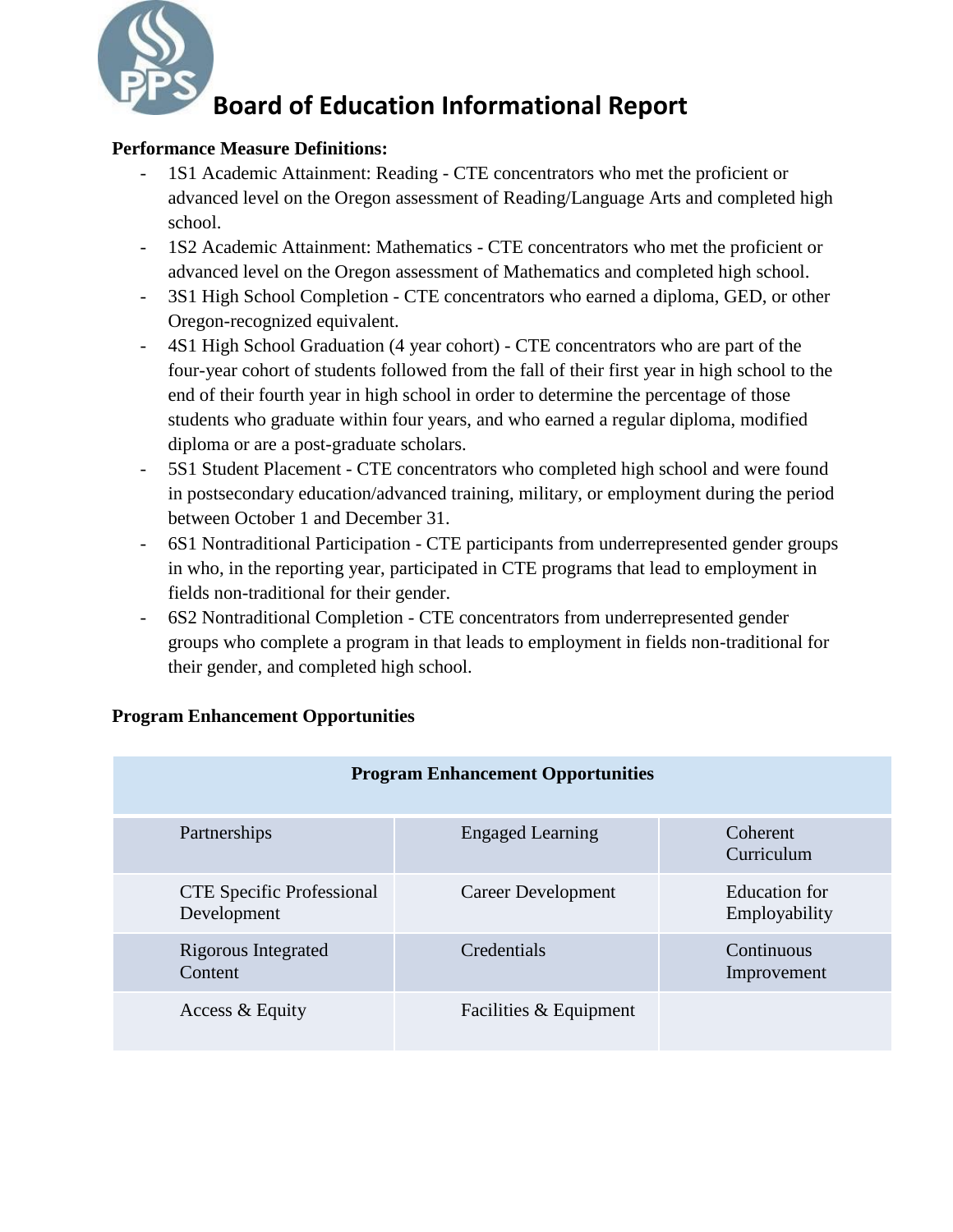

### **GOALS: Embedded in all High School Comprehensive Achievement Plans**

### 1. **CULTURALLY RELEVANT PEDAGOGY & CURRICULUM**

Accelerate academic achievement and student engagement with a focus on racially and linguistically historically underserved students and students with disabilities as measured by 5% growth of 4 and 5 year graduation & completion rates AND reduce gap for Historically Underrepresented students by 10%.

### 2. **COLLEGE & CAREER READINESS**

Prepare all students for postsecondary success through increasing participation in CTE and College Level Coursework as measured by 5% increase in student completion of at least 2.0 CTE credits and by 10% for Historically Underrepresented students and by 5% increase in student enrollment in 2.0 college level credits and by 10% for Historically Underrepresented students.

### CTE High School Success Strategy:

### **Enhance CTE Quality & Sustain Programs** *(M98)*

- Attract & retain CTE teachers
- Provide resources to sustain programs
- Communicate CTE programming
- Evaluate CTE programs for quality
- Provide instructional support and professional development

Baseline data for Career Technical Education:

- 2016-17 11th and 12th graders earning at least 2.0 CTE credits in a single Program of Study: 12.4%
- 2016-17 11th and 12th graders earning at least 2.0 CTE credits in a single Program of Study; historically underserved: 12.6%; not historically underserved: 12%

Long Term Outcomes for Career Technical Education:

By 2021, PPS high schools will utilize First Semester Enrollment Information and Senior Exit Surveys to measure an increase in the percentage of students who complete 2 credits within a Career and Technical Education (CTE) program of study by 5%, and increase in the percentage of historically and traditionally marginalized and historically underrepresented students who complete 2 credits within a CTE program of study by 10%.

### **3. STUDENT ENGAGEMENT**

Implement MTSS to improve school climate and reduce chronic absenteeism for all students, especially Historically Underserved students who are at risk of dropping out and not being ready for postsecondary success as measured by 5% growth in Regular Attenders AND reduce gap for Historically Underrepresented by 10%.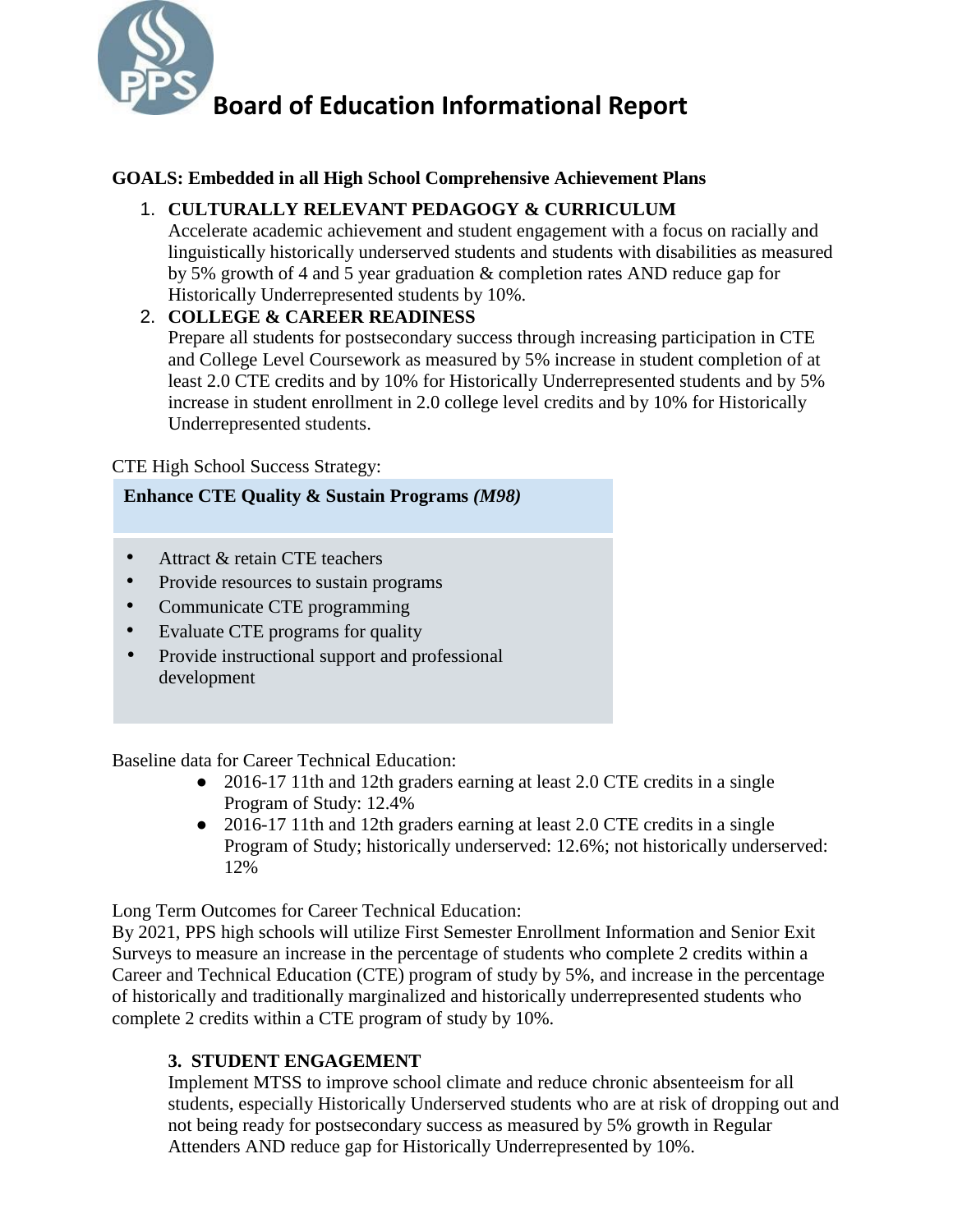

| <b>CTE Priorities</b>                                                                                                                                                        |                                                                                                                                             |                                                                                                                        |  |  |  |
|------------------------------------------------------------------------------------------------------------------------------------------------------------------------------|---------------------------------------------------------------------------------------------------------------------------------------------|------------------------------------------------------------------------------------------------------------------------|--|--|--|
| <b>ODE</b> Compliance<br>programs of study<br>teacher licensure<br>Quality of program;<br>assessment and<br>evaluation of<br>programs across<br>district                     | <b>Partner Connect</b><br>Online tool matching CRLEs<br>Equity in Purchasing (EPPC)                                                         | <b>Career Coordinators</b><br><b>Facilitate CRLEs</b><br>work with teachers<br>$\overline{\phantom{0}}$<br><b>PLRs</b> |  |  |  |
| Partnerships<br><b>Portland Workforce</b><br>Alliance (30 Career<br>Days/Expo)<br><b>Innovation Quadrant</b><br><b>Industrial Districts</b>                                  | CCE (College Career Exploration)<br>PPS required 9th grade<br>course                                                                        | 7G CTE<br>3 day experience for every<br>7th grader                                                                     |  |  |  |
| <b>Teacher Professional</b><br>Development<br>Standards based<br>teaching strategies<br>Creation of a CTE<br>GVC/Common Core<br>High leverage<br>instructional<br>strategies | <b>CTE Program Designs</b><br>Programs<br>Dual Credit<br>Project Lead the Way<br>(PLTW) at HS and MS<br>PACE/SPACE camp<br>(apprenticeship) | <b>Grant Management</b><br>Perkins (Fed) grant and<br>budget<br>Pathways (state) G&B -<br>25 grants<br>Measure 98      |  |  |  |

**FTE-** Below is a breakdown of current FTE and proposed FTE for 2019-20.

| 2018-19                             | 2019-20                             |  |  |
|-------------------------------------|-------------------------------------|--|--|
| 1.0-Director                        | 1.0-Director                        |  |  |
| 1.0- Assistant Director             | 1.0- Assistant Director             |  |  |
| 1.0- Strategic Partnerships Manager | 2.0- Strategic Partnerships Manager |  |  |
| 2.0- Student Success Advocate       | 2.0- Student Success Advocate       |  |  |
| $1.0 - TOSA$                        | $1.0 - TOSA$                        |  |  |
| 1.0- Administrative Assistant       | 1.0- Administrative Assistant       |  |  |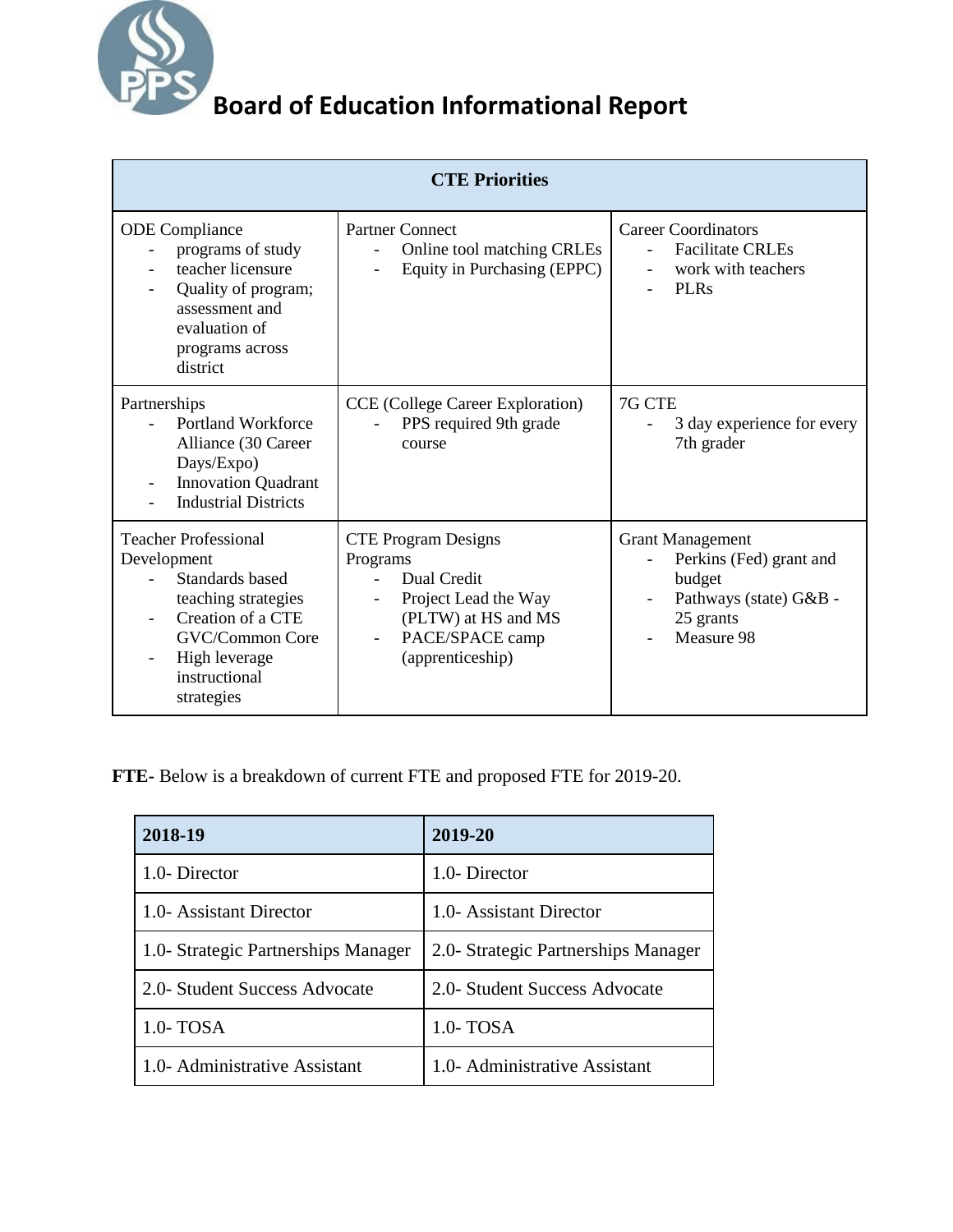

### **2019-2020 Priorities:**

For the 2019-2020 school year, PPS is committed to expanding opportunities for all Career Learning Tiers (outlined below). The PPS Career and Technical Education provides career learning in all 11 high schools.

Tier 1: Career Awareness Activities -

These activities are designed to help students PK-12 develop basic awareness of jobs and careers by interacting with professionals from business, industry and post-secondary education institutions. By participating in these hands-on learning experiences we are helping students understand the education, knowledge and technical skill requirements for success across a variety of career fields, including but not limited to the following:

Worksite/Company Tours, Career/Job Fairs, Career Presentations, Curriculum/Certification advice, Field Trips, Guest Speakers

Career Awareness Student Learning Targets:

- Opportunities offer in-depth engagement that reinforces academic and technical content and promotes higher-order thinking skills
- Opportunities afford students with exposure to hands-on learning experiences
- Opportunities are provided to connect with multiple professionals from a broad variety of positions, functions and demographics
- Opportunities include information on works tasks, setting, salary, job outlook and education corresponding to careers spotlighted in experiences
- Opportunities include information on professional skills such as communication, teamwork, problem solving, and personal management

Tier 2: Career Exploration Activities -

These activities provide students with more in-depth opportunities to learn about careers and pathways in specific industry fields. Students interact with working professionals in the work environment; in some cases, students actually get to experience the rhythms and requirements of the modern workplace. Examples of career exploration activities include but are not limited to: Resume' Workshops, Mock Interviews, Job Shadows, Informational Interviews, Career Preparation Workshops, CTSO supports, My Plan and Profile Workshops

Career Exploration Learning Targets:

- Opportunities provide students with essential career exploration knowledge, skills and dispositions.
- Opportunities are designed to help students apply skills and knowledge that support career path selection and work-readiness preparation.
- Opportunities that assist students in seeking out job shadows or related experiences within a chosen career fields
- Opportunities to have students investigate work tasks, settings, salary, job outlook and resources corresponding to careers they are considering
- Opportunities to practice professional skills such as communication, teamwork, problem solving and personal management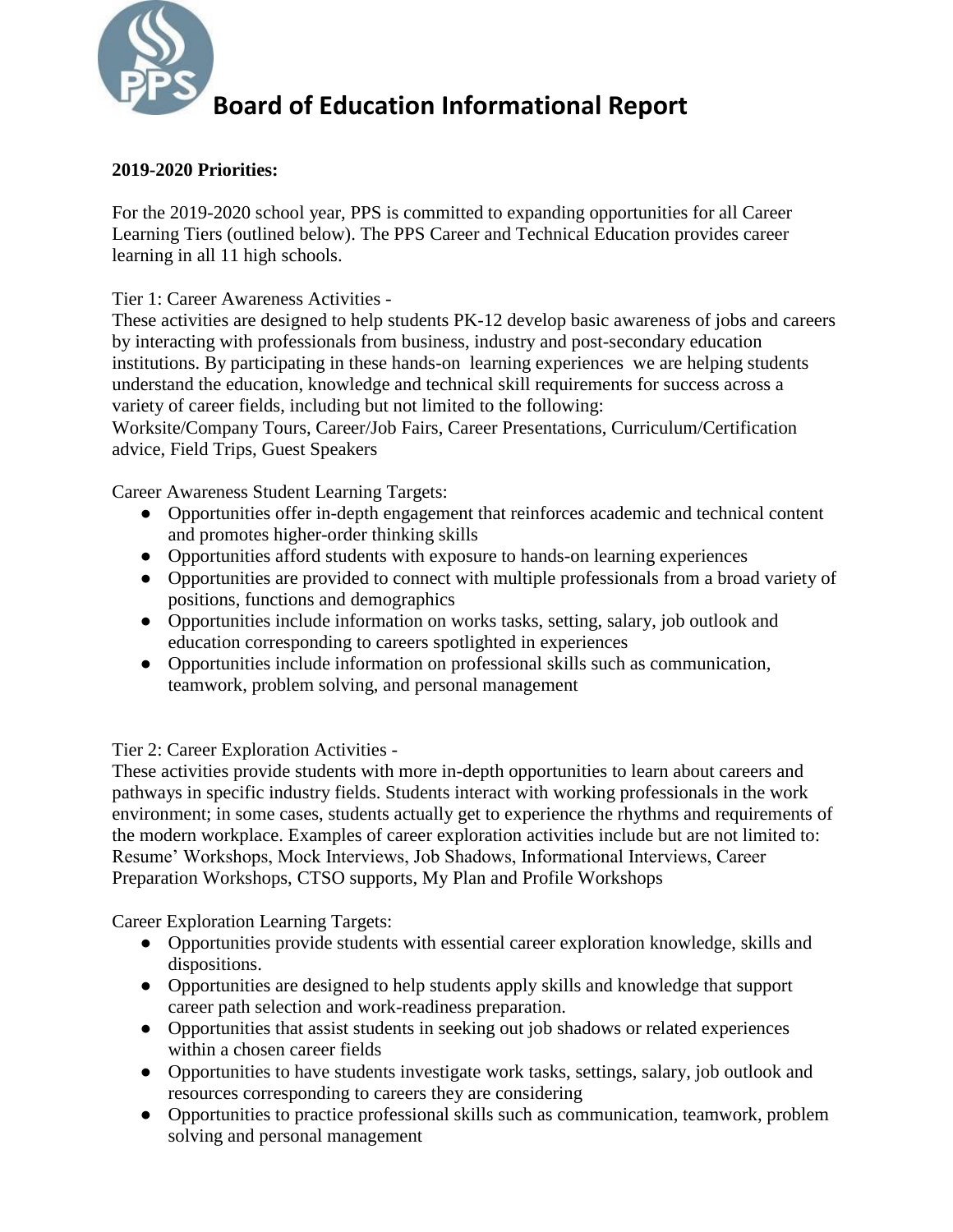

Tier 3: Career Preparation Activities -

These activities provide students with opportunities to gain essential work-based learning experience as a capstone to their career learning. These opportunities provide students the chance to use their skills and knowledge they have developed to make informed decisions about their pathway for post-secondary. Examples of career preparation activities include internships, apprenticeships, paid summer employment, and student-based enterprises through CTE. Examples of career preparation activities include but are not limited to: Internships/Extended Learning Opportunities, Career Practicum Courses, Cooperative Work Experiences, Career Mentors, Teacher Externships, Advisory Board

Career Preparation Learning Targets:

- Opportunities to apply learning through practical worksite learning experiences
- Opportunities to connect and interact with a mentors and other professionals in a workplace setting and gain perspectives on career path and education possibilities after graduation
- Opportunities for students to participate in relevant real-world learning experiences and utilize artifacts for inclusion in portfolio
- When applicable, opportunities to connect skills and knowledge connected to industry standard certifications

### **Sustaining CCR in PPS 2019-beyond**

The CCR department will complete the following actions during the 2019-2020 school year:

- Explore new high demand, high wage developing career pathways for all high schools in collaboration with industry and labor market data.
- Prioritize interdisciplinary collaboration and teaching across all content areas, including CTE.
- Facilitate PD to prepare all students for advanced coursework starting in the 9<sup>th</sup> & 10<sup>th</sup> grade.
- Increase advanced coursework (AP, IB & dual credit) completion for all students.
- Lead Ninth Grade Success Teams in PLCs using data to implement student interventions and culturally relevant instructional strategies and improve on track rates.
- Collaborate across departments to engage students and families in order to improve attendance.
- Continue to support the successful transition of students from the 8th to 9th grade with summer programming.
- Ensure that all high schools provide students with the opportunity to recover credit at their high school campus.
- Develop mentoring programs at all high schools in order to connect students with an adult/near peer who can guide and support them in their postsecondary plans.
- Continue to provide a variety of career learning opportunities for all students to explore a the broad range of career options and enable them to better understand the education and training needed to pursue a career in these areas.